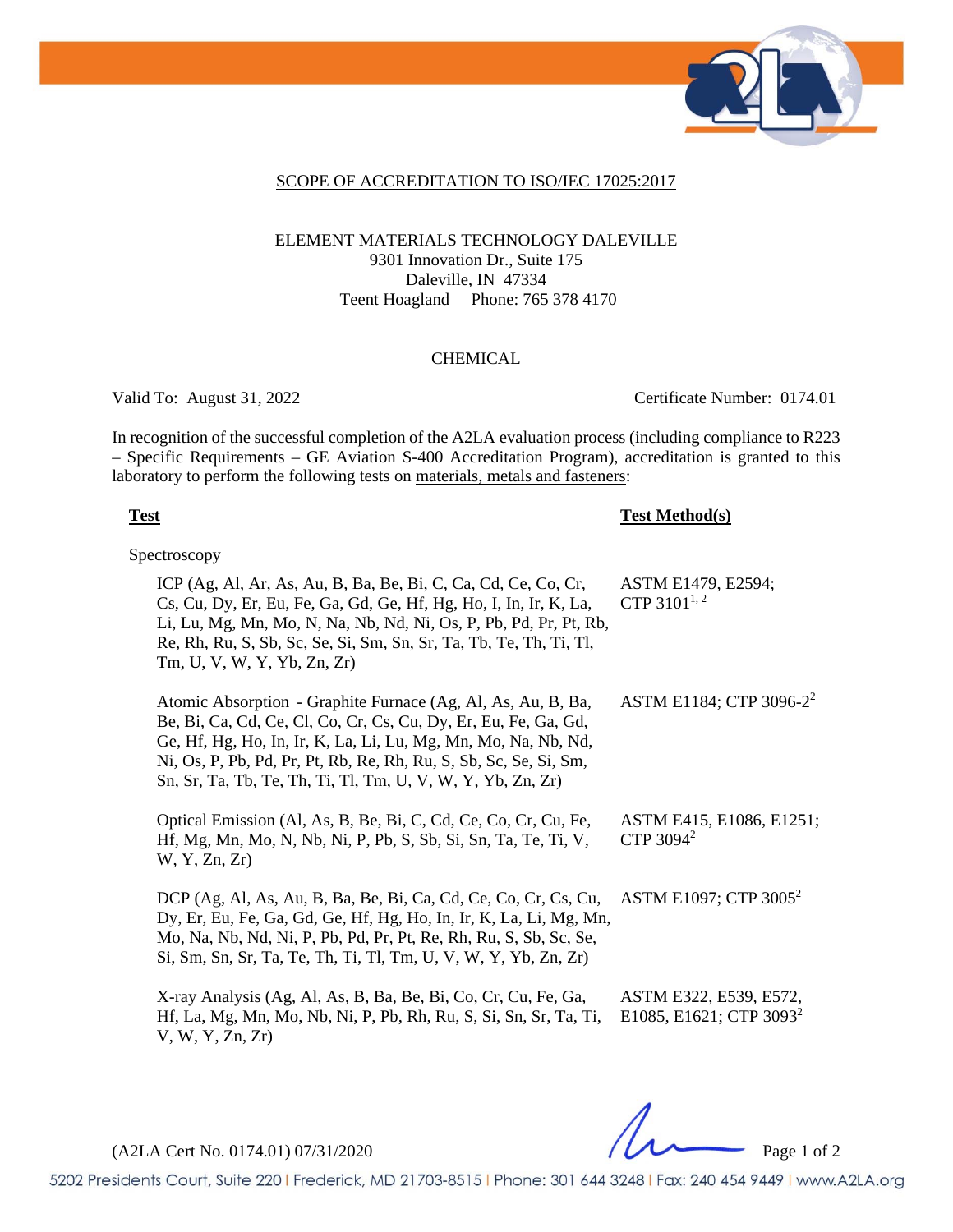| <b>Test</b>                          | <b>Test Method(s)</b>                                                        |
|--------------------------------------|------------------------------------------------------------------------------|
| <b>Combustion / Inert Gas Fusion</b> |                                                                              |
| Combustion (LECO) $(C, S)$           | ASTM E1019, E1941;<br>CTP 3098 <sup>2</sup>                                  |
| Inert Gas Analysis (LECO) (H, N, O)  | ASTM E1019, E1409, E1447;<br>CTP 3097 <sup>2</sup> , CTP 3008-1 <sup>2</sup> |
| <b>Wet Chemistry</b>                 |                                                                              |
| Gravimetric                          | ASTM E478; CTP 3024 <sup>2</sup>                                             |
| <b>Electrochemical Deposition</b>    | ASTM E53; CTP $3024^2$                                                       |
| <b>Physical Properties</b>           |                                                                              |
| Coating Weight                       | ASTM A90/A90M; CTP 3069 <sup>2</sup>                                         |
| Mercurous Nitrate                    | ASTM B154; PTP $1044^2$                                                      |
|                                      |                                                                              |

<sup>1</sup>This standard is a specification and is used to support the ICP test methods on the Lab's scope.

<sup>2</sup>In-House Test Method.

 $(42LA$  Cert No. 0174.01) 07/31/2020